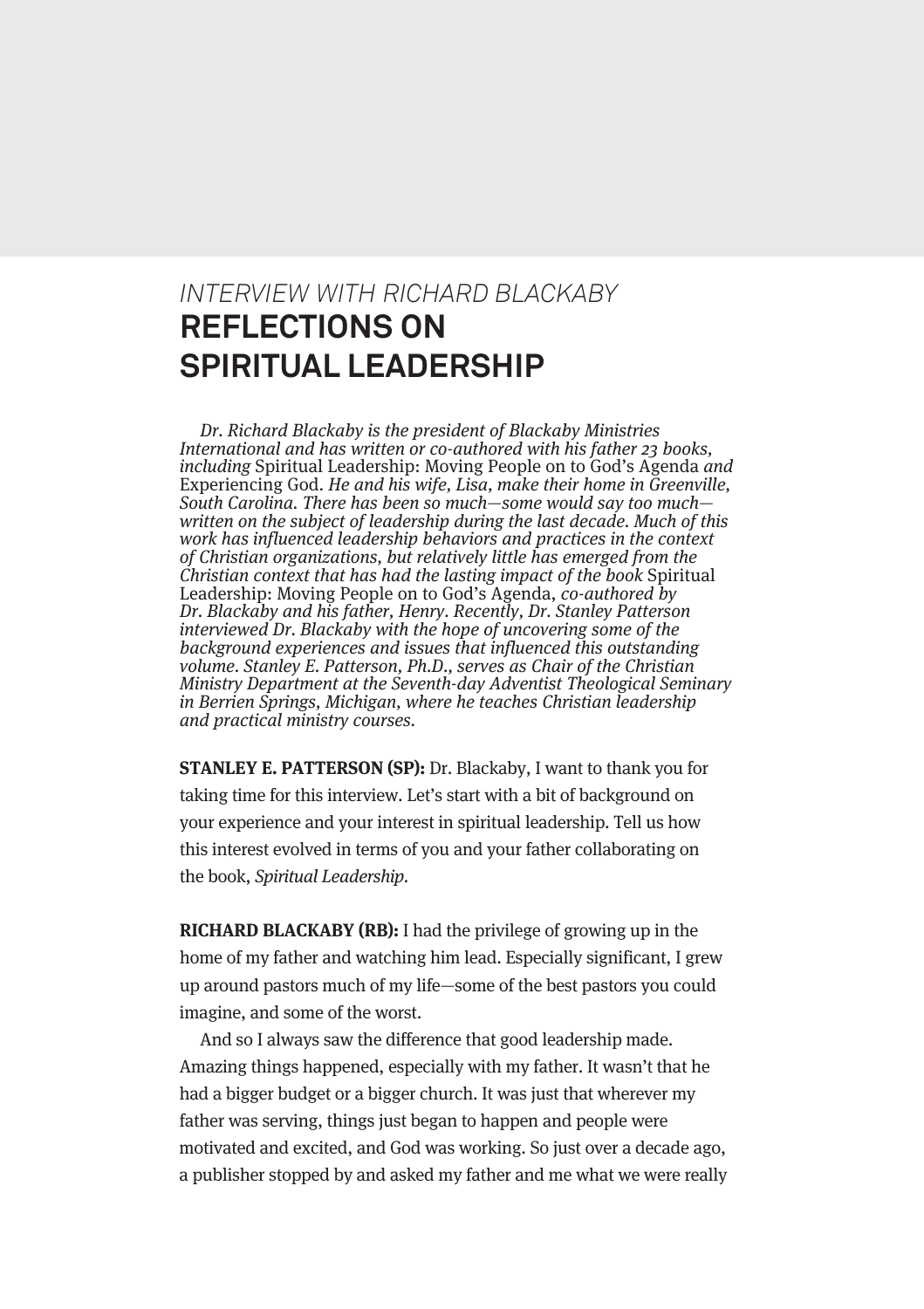passionate about. I spoke up and shared that I was fascinated with leadership. As a young pastor, I had read all the time about leadership, studying it myself, and learning how to be a leader. Now as a seminary president, I faced the challenge of training others to be effective leaders.

And so this book was, first and foremost, a culmination of my own personal journey of striving to be the best leader that I could be. Also, it was about watching my dad in my home, seeing what a great man of God looked like, and what a great leader looked like. He has an understanding that when God is going to do a great work, He invites His people to join Him. So with my father's understanding of experiencing God, being on His agenda, and walking with God, then anything is possible. And so, coupling that with good leadership principles and teachings that we have come to learn while leading others, we put together Spiritual Leadership. And over the last 10 or 11 years, we have travelled—to teach it to not just pastors, but corporate leaders, educators, and parents. It has been exciting to see the same truths having practical application in all those different settings.

**SP:** Okay, I'd like to ask a question regarding a section of the book that I found fascinating. And that's the section dealing with the leader's vision.

### In many of the leadership discussions on vision, even with Christian leaders and Christian authors, many leave God out.

You have a unique approach to explaining how vision works, and where vision comes from or finds its source. Give us a little peek into that concept of vision as you describe it in your book.

**RB:** Well, I think that's probably the greatest contribution that we make in that book because vision has become a real hot word in leadership circles. Everybody seems to ask, "What is your vision for the organization you lead?" Leaders are casting vision, selling their vision, and trying to get people to buy into their vision. And if you interview for a leadership position, you'll almost inevitably be asked, "What is your vision for this ministry if you decide to take it on?" So we are inundated with that discussion.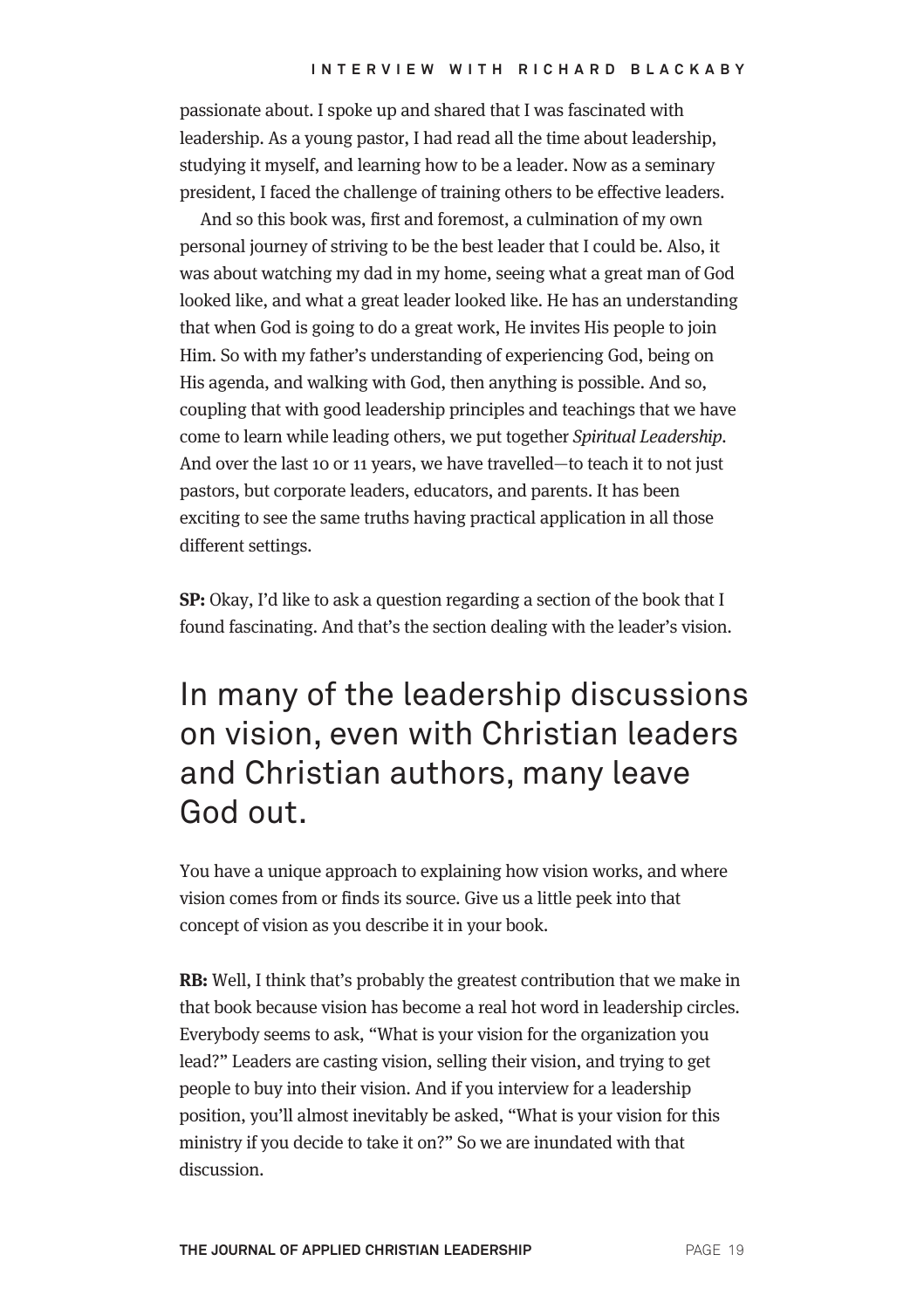But what we realized was that in many of the leadership discussions on vision, even with Christian leaders and Christian authors, many leave God out. It starts with the leader, and it's up to the leader to develop the vision. Once it is developed, he then has to try to sell his own made-up vision to all the people he leads. Typically, when people resist the vision it is seen as opposition to his or her leadership. As such, leaders have got to get people to either buy in or get out. We've considered that to be a very mancentered approach to leadership. What we realized was that even in the famous passage in Proverbs, where the King James says, "without vision the people perish," really the better translation is, "where there is no revelation, the people are unrestrained." This means there is a huge difference between revelation and vision. We tend to think of vision as something the leader comes up with, whereas revelation is something the leader receives. Revelation is where you hear what is on God's heart and you see what God reveals.

That becomes the driving force of your leadership. You can't be the only one who sees the vision. You must help other people get into a relationship with God that allows them to hear and see the same things God is showing you. And when people get a word from God, you don't have to motivate them; you don't have to sell that. If people have an encounter with God, and they hear what is on God's heart, they'll be as excited as you are about moving forward. So we try to teach leaders to seek what is on God's heart and let Him reveal what He wants to do. That becomes your vision. That becomes what drives you. Leading this way would revolutionize much of what we see as spiritual leadership today.

When our book first came out, we had people and pastors that came to us and said, "Well, I really like that concept of moving people onto God's agenda." But then they asked, "How do you know what God's agenda is? How do you detect what God's vision is?"

What we began to realize was there were a lot of pastors and church leaders who had no idea how to hear from God. If you don't hear from God, then you have to come up with a vision yourself, because you can't recognize when God is trying to communicate His revelation to you. So all you can do is try to come up with what you think is the most appealing, grandiose, exciting, compelling vision you can come up with and hope it is big enough and exciting enough that people want to buy into it. But what is really the problem for a lot of pastors is that they don't know how to hear from God. So they have to come up with the vision themselves. And for many churches, even denominations, that's what's driving them today—what people come up with on their own, or in a committee. Then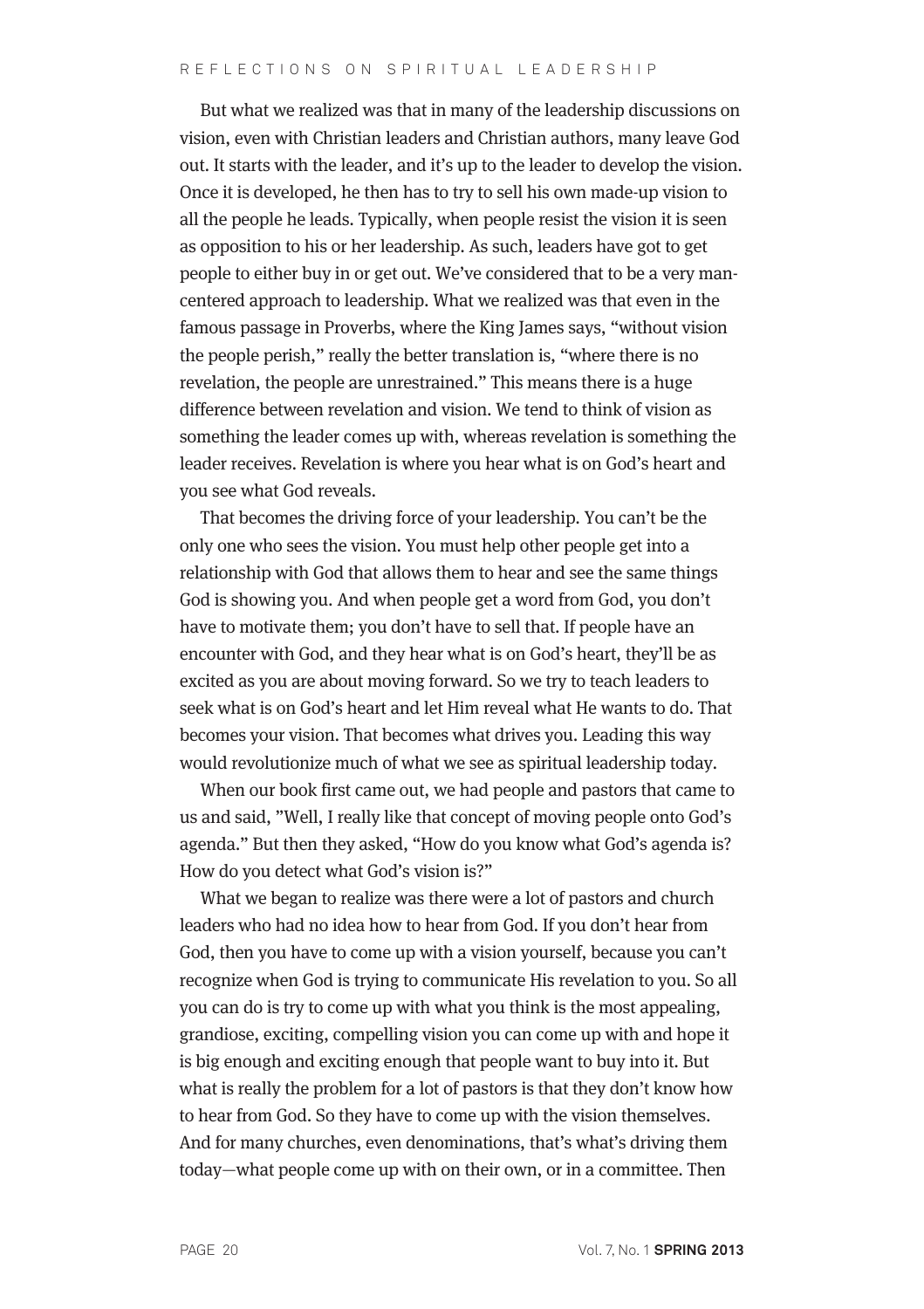they make a nice PowerPoint presentation and graphics, and hope that people will get excited about what they came up with.

**SP:** Okay, thank you. How is this model of visioning as a revelation from God interpreted in the context of what we understand as shared vision? And I know that we can be all over the board on a definition of shared vision, but describe shared vision in the sense of people who also have

### If it's truly a biblical vision, it means that it came from God and He has to be the Author.

access to the voice of the Holy Spirit. Is there a shared element in the context of visioning?

**RB:** Well, that's a great question, and oftentimes expresses what shared vision means to many people. You have a scenario like this: If a church says, "We want to develop a shared vision," you have all the church leaders go off site for a couple of days, you pull out some whiteboards, and the pastor who is leading the session says, "Alright, everybody, what do you sense that we need to do?" And people begin to brainstorm. What do you see as the needs? What are the issues? We want to hear from you. We put all of our thinking on a whiteboard. And, of course, we always preface by opening with prayer, then we begin immediately from that point onward to put our own thinking on the whiteboard. Then at the end, we summarize it, and we put it into categories and prioritize it until everybody is comfortable with the way that we have stated our vision, print it off and give it to everybody and say, "This is our shared vision. It came from the grass roots; it came from everybody. And so we are all in this. It's a corporate vision that we developed together." That's not what I think a biblical shared vision is. If it's truly a biblical vision, it means that it came from God and He has to be the Author.

Then, basically, everybody who hears a word from God joins in embracing that vision. And so it's shared. As far as what I tell people, if you are the pastor, your assignment is not to go up on a mountain to hear from God, then excitedly come back down and tell everybody what they're to do next—let's go this way. Your assignment as a pastor is to take people up on the mountain with you, and you may have walked with God longer, you may be more sensitive to His voice, so you may hear from God sooner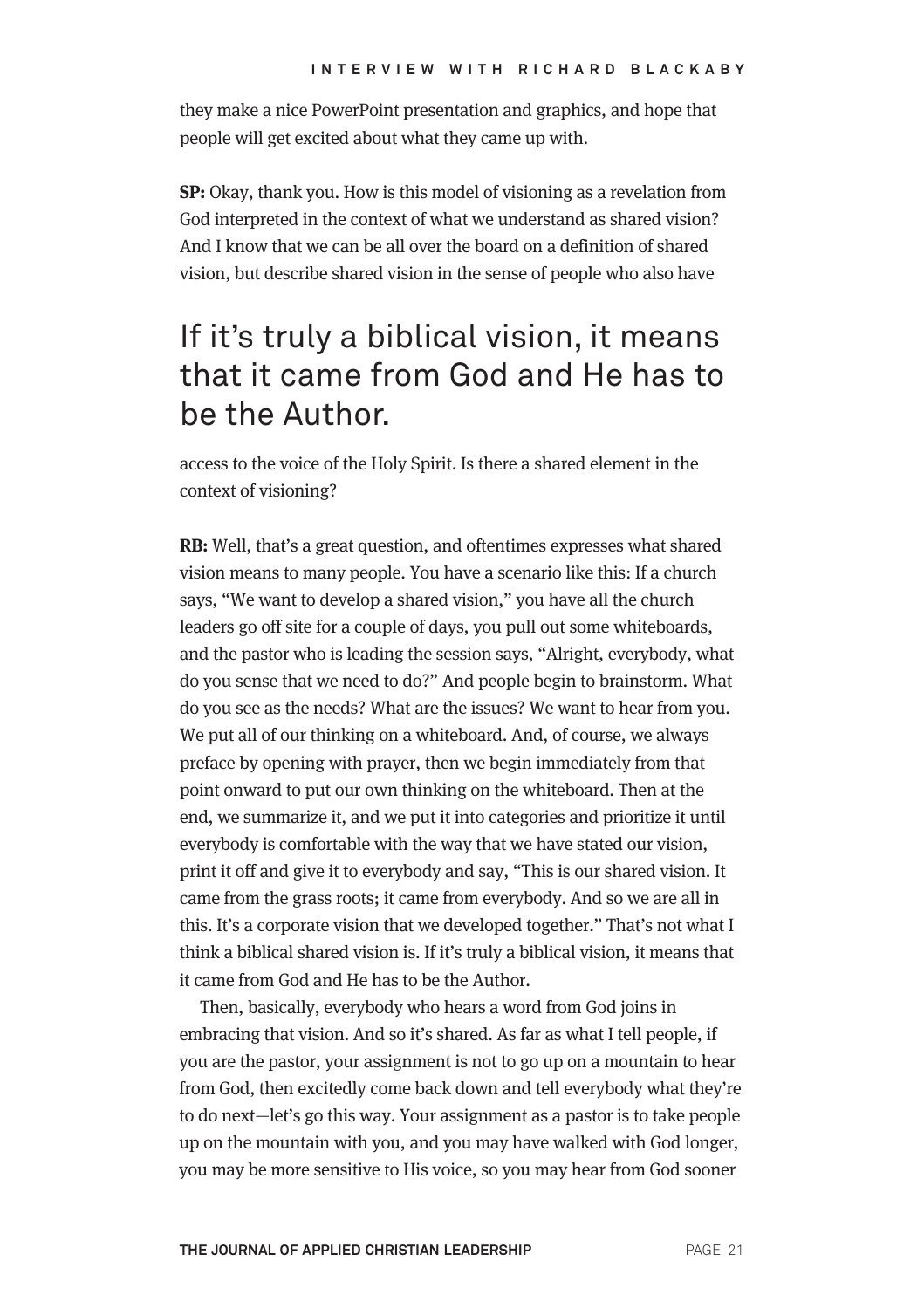than some others. You might see it sooner than some of those who go up with you, but you don't get impatient with the people. You lead the people until they're in a relationship with God in which they hear Him as well. And it becomes shared when others begin hearing from the same God who spoke to you. Then it becomes a corporately held vision because now people embrace it. And they know that it's not because they came up with it, or their pastor did, but because it's a God-inspired vision, and now the whole church has embraced it and understands it and can go forward together with a common purpose.

## He wants His people to move from where they are to where He would have them to be.

**SP:** So it would be fair to say, then, that the spiritual journey in seeking God's voice, and His revelation in regard to His will for the church, is indeed a shared experience.

**RB:** Certainly. Because God cares about His people, and we are just His under-shepherds, His pastors. He loves His people. He wants His people to move from where they are to where He would have them to be. So you could ask regarding Israel escaping from Egypt and going to the Promised Land, "Was that Moses' vision, or was it a shared vision?" Well, it became a shared vision because everybody was excited about what God wanted to do for them. And so they embraced it and they all followed it. Moses was simply God's spokesperson. He probably had a closer walk with God than the average Israelite, yes, but they all were participating in the vision. They were all on the journey together. Some of the leaders were helping the people to stay on track and to keep focused on what God wanted them to do, but it was clearly a vision for all of the people together.

**SP:** I spent 14 years of my ministry as a pastoral supervisor. And in those years, one of the things I discovered was that pastors who left the ministry or were asked to leave the ministry rarely left it on the basis of a lack of competency. More often, they were asked to leave on the basis of character failure. You have a chapter in the book about the leader's character. What would you see as the essential element? And what is the standard that we would establish for character that sustains a spiritual leader?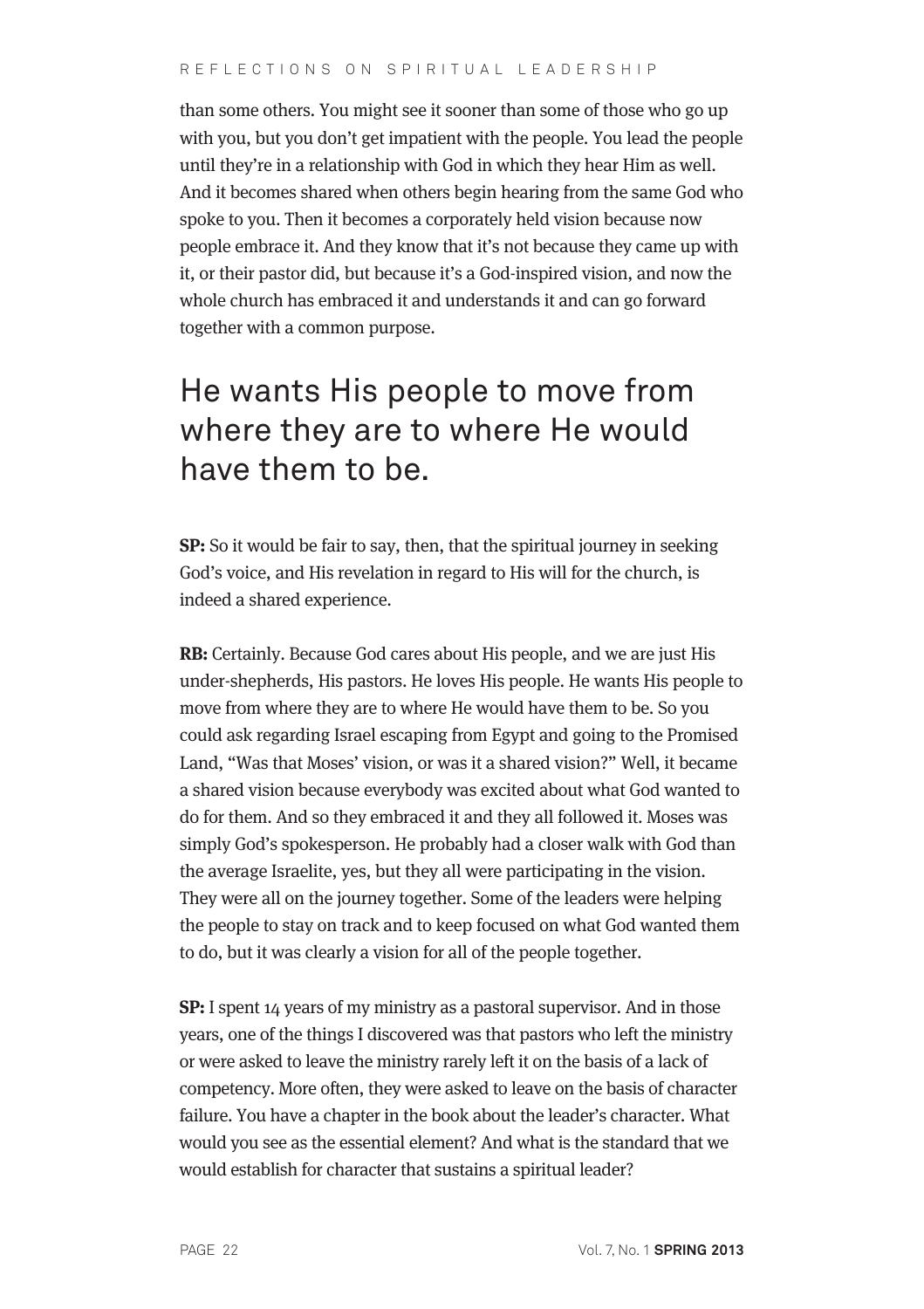**RB:** Well, I think there are certainly some character traits that are good for leaders to possess! I don't think there is one, necessarily, or a model that everybody follows exactly. But I think there are some aspects to character that are fundamental to a spiritual leader. Certainly humility is a huge one. I think even secular writers are recognizing that good leaders have to be humble. They can demonstrate hubris in the way they lead, and in their character, but humility makes or enables you to be teachable—you can't be an effective leader if you are not growing and learning. You are too vulnerable to blind spots, to weak spots in your character. Unless you have the humility to hear feedback, to receive criticism, to seek counsel, you will not be a successful leader. Certainly integrity is a critical part as well. People just aren't going to follow someone who is inconsistent, who says one thing and does another, or who you don't trust to be honest and forthright.

I also think courage is one of those character issues you simply have to have—courage to do the right thing—to confront sin or dysfunction, when you see it in the organization. I think some of those kinds of qualities have to be present in a leader, or you can only go so far.

**SP:** The second part of the question was the standard that establishes the elements of character.

**RB:** I think, obviously, Christ is a key standard. You watch how He relates to people. There is certainly an authority about Him, and yet also tremendous humility. How could you be the Son of God, and speak with the voice of God, and have a humility at the same time? I've always been particularly inspired by what it says in the first chapter of John. Christ came

## Unless you have the humility to hear feedback, to receive criticism, to seek counsel, you will not be a successful leader.

and He was full of grace and truth. I find most of us tend to lean toward one or the other. We either are eager to tell people the "truth" or we dispense a weakened form of grace to everyone. That allows for too much.

And I think Christ certainly is the model that you go to. Then, of course, many of the people in Scripture provide helpful models as well. Although they may not be perfect examples, you can certainly learn a lot from them.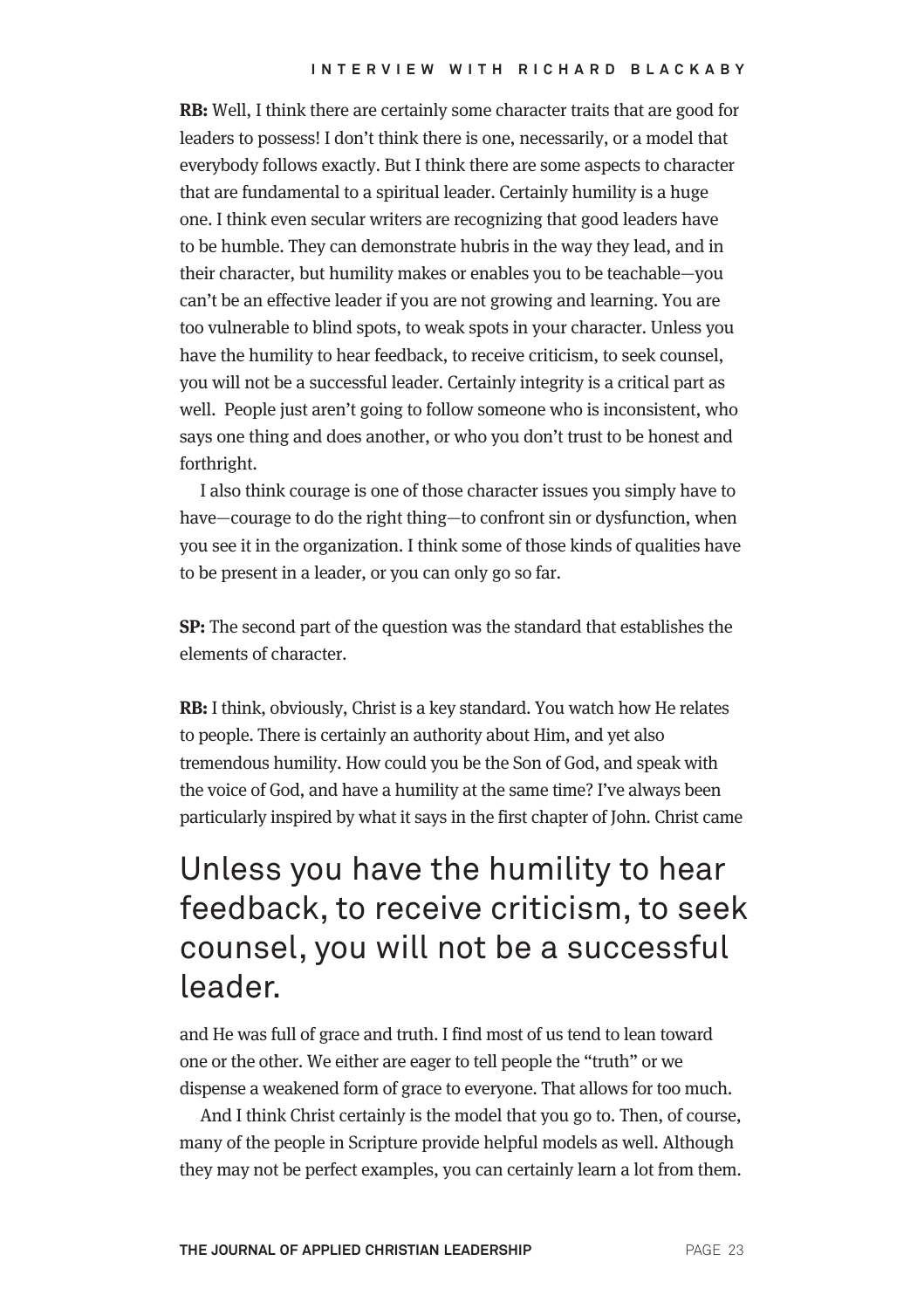I've always been inspired by Joshua: he doesn't have the flair of Moses; he very pragmatically gets stuff done. He trusts God and moves forward with whatever God says. And it's amazing what he is able to accomplish. The disciples, and even people like David, have some huge character failings along the way. And yet there is certainly much in David's character you

### We tend to forget that it's really about the people.

can look at and also commend. You can clearly see that there are some aspects to a leader's character that you can learn from, either good or bad. We look at such examples and say, "here are some models that can guide us when we are trying to see what the Holy Spirit is saying as He shapes us into a leader He is pleased to use."

**SP:** There is a very short sentence in your book in the chapter about the leader's decision making, in which you say "mistakes do not make people failures." You mentioned David's big mistake. And some would argue that it wasn't a mistake, but rather a character failure. Regardless of that, we know that David was sustained by God, even though he went through pain with that experience. How do you translate that concept into leading people in the church who are certainly going to make mistakes? How does a leader relate to people who try and fail?

**RB:** Well, certainly, if you are working with people, you are going to come across some who fail. And I think sometimes leaders have to remember that, ultimately, you lead people. You don't lead an organization. You are leading individuals who are all unique, who are all highly valued by God, and your role is to try to help people become mature and complete in Christ. They are complete when they are mature and they reach their full potential in God. You will have a strong organization that accomplishes much. And I find that sometimes leaders get impatient with people and I think sometimes they forget what their job is—it is people. And particularly in the church, I think it's sad when, oftentimes, pastors will be very hard on people, pull them out of positions or berate them because they fell short. And the pastor is focused on getting the job done, getting the program humming, or the worship service perfect. And so anybody who falls short is discarded, because we think it's the production that's important, that it be done perfectly.

We tend to forget that it's really about the people. And oftentimes it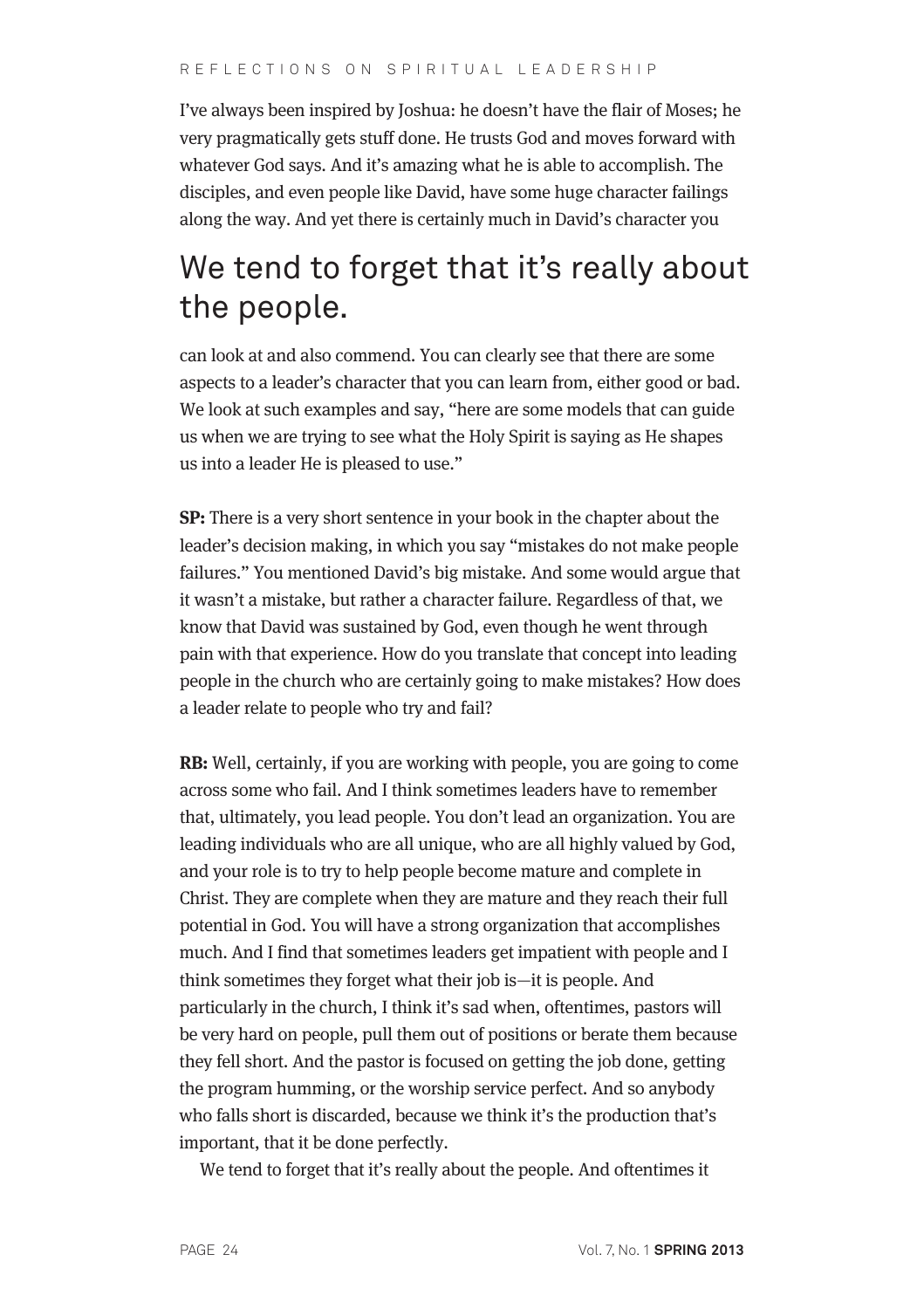would be better to sit with some people and help walk them through their mistakes and shortcomings until, like Paul said in Colossians, they become mature in Christ one day. So, if your focus is on people and developing them, then you are going to be willing to be patient with them. Certainly, you want to see potential realized in people, and you want to see them making an effort. When you think about people like David, who certainly could have been disfellowshipped from being a king after his sin; think about Peter, who denied even knowing Christ. And yet God did not give up on them, but took them through that until they became powerful instruments in His hand. I wonder how many times the church

#### And if God has not given up on someone, then certainly I shouldn't either.

has gone without some mighty giants of the faith because we discarded them along the way because of a setback they had.

And I would also add, when a person does fail, it doesn't necessarily mean that everything in that person's life is tainted exactly the same as their point of failure. And I know particularly if people suffer moral failures, it doesn't necessarily mean that you move on as if nothing has happened. I think there are consequences; sometimes people can close the doors on some activities or service for God. That doesn't mean they are not of any use to God anymore. And so I would always look at someone, I would always pray, "God, help me to see this person the way You see them. Help me to recognize the potential You see in them." And if God has not given up on someone, then certainly, I shouldn't either.

**SP:** Okay. We have Romans 12, 1 Corinthians 12, and Ephesians 4 that all speak of the availability of the gifts of the Spirit. That seems to be a ubiquitous reality in the sense that everyone potentially receives a gift for ministry from God. Feel free to dispute my inference, but my question would be, Does the gift(s) that the Holy Spirit gives to each person presuppose that person has leadership responsibility in regards to that gift?

**RB:** That's a great question. And that question exposes perhaps a little bit of a different viewpoint my father and I would have on this subject. Certainly, in the discussion of spiritual gifts in Corinthians, it does so in the context of a discussion about the body. And there are many parts of the body, and each of them has a role to play. And whether you want to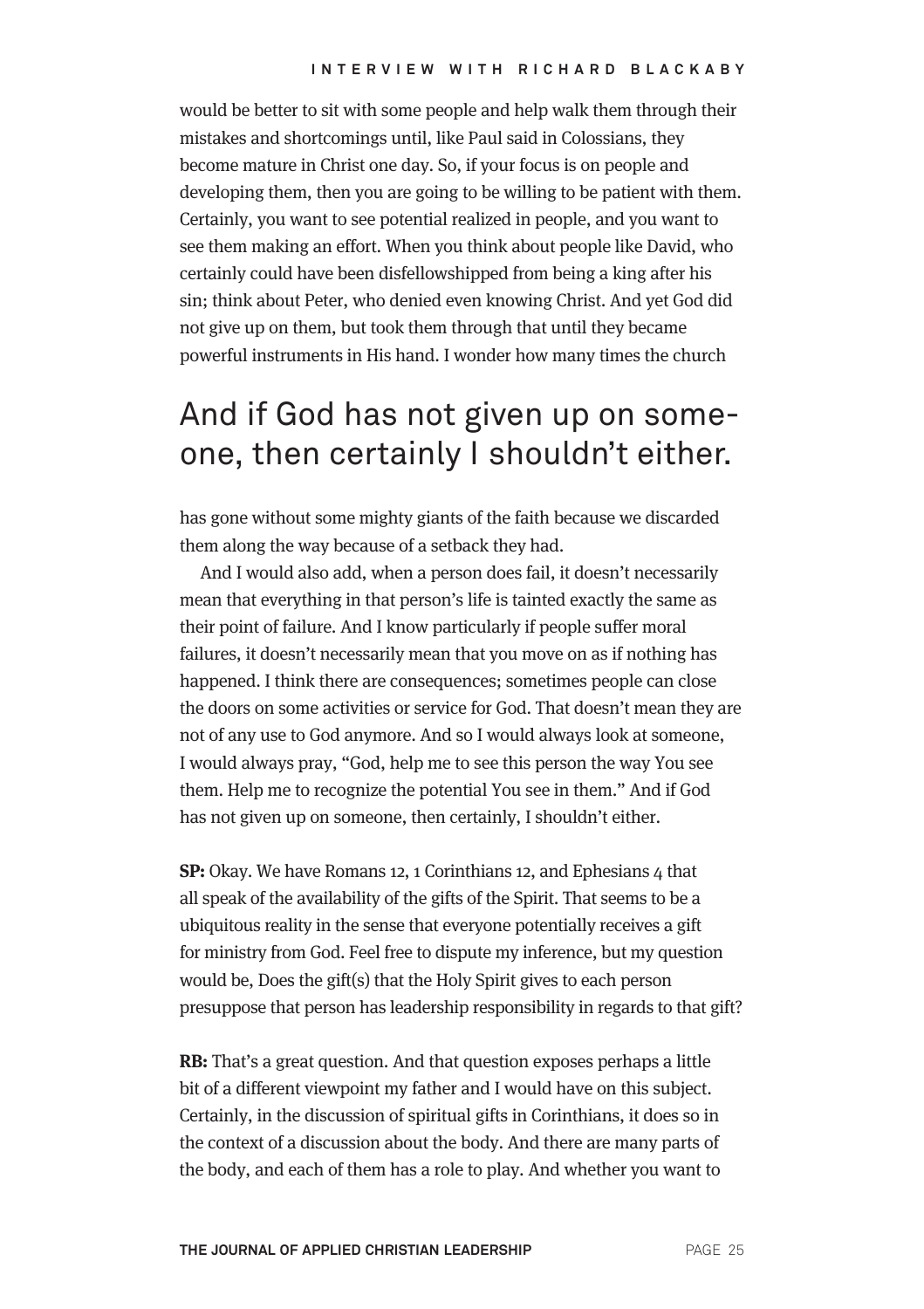use the term leadership or not in that context remains open to question. I haven't always seen it that way. What I've said is that every part of the body has a function. So if you are an eye, what is God going to equip you to do? He is going to equip you to see. If you are an ear, what gifting is God going to give you as an ear? He is going to gift you to hear. Why does He give you that gift? Because that is where He has placed you in the body. To accomplish the assignment that God has given you, then you're

### We need to seek Him, and relate to Him, and listen to what His assignment is for us.

going to have to have a particular gifting. What I'm afraid has happened in the Christian church is that, in large part, we have focused too much on the gift, and not enough on either the Giver or the assignment.

The gifting simply follows the assignment. I think a lot of times in the church we get things backwards. That is, we want to take an inventory and figure out what our gifts are. And if I discover that I am gifted to teach, then I guess I should I go and find a place to teach, since that's how I'm gifted. But I would suggest that's all backwards. That's a backwards way of looking at that. What we need to do is relate to the Head. We need to seek Him, and relate to Him, and listen to what His assignment is for us. Whatever His assignment for us is, we know we will receive the gifting to support that calling.

But I also want to say, when you read in the beginning of Acts, when Peter preaches, and he talks about the Spirit, what he says is, "Receive the gift of the Holy Spirit." I would suggest that the Holy Spirit is the gift. When you've got the Holy Spirit, you don't just have the ability to administer, or to have mercy, or any of the other gifts—you have everything that the Spirit has.

And what happens is, depending on what your assignment is, that is how the Spirit of God is going to be equipping you. So, for instance, with Moses, he doesn't take a gift inventory to figure out what he is good at doing—what God has equipped him to do. He doesn't take a gift inventory and say, "I guess I'm gifted at delivering people from bondage, or leading people." In fact, it's the exact opposite. He says, "I can't speak, I can't lead." So what does God do? "Well, I didn't ask you what your gifts were," God says. "I'm telling you what your assignment is. Your assignment is to deliver people, and be My spokesman to Pharaoh." And Moses says, "But I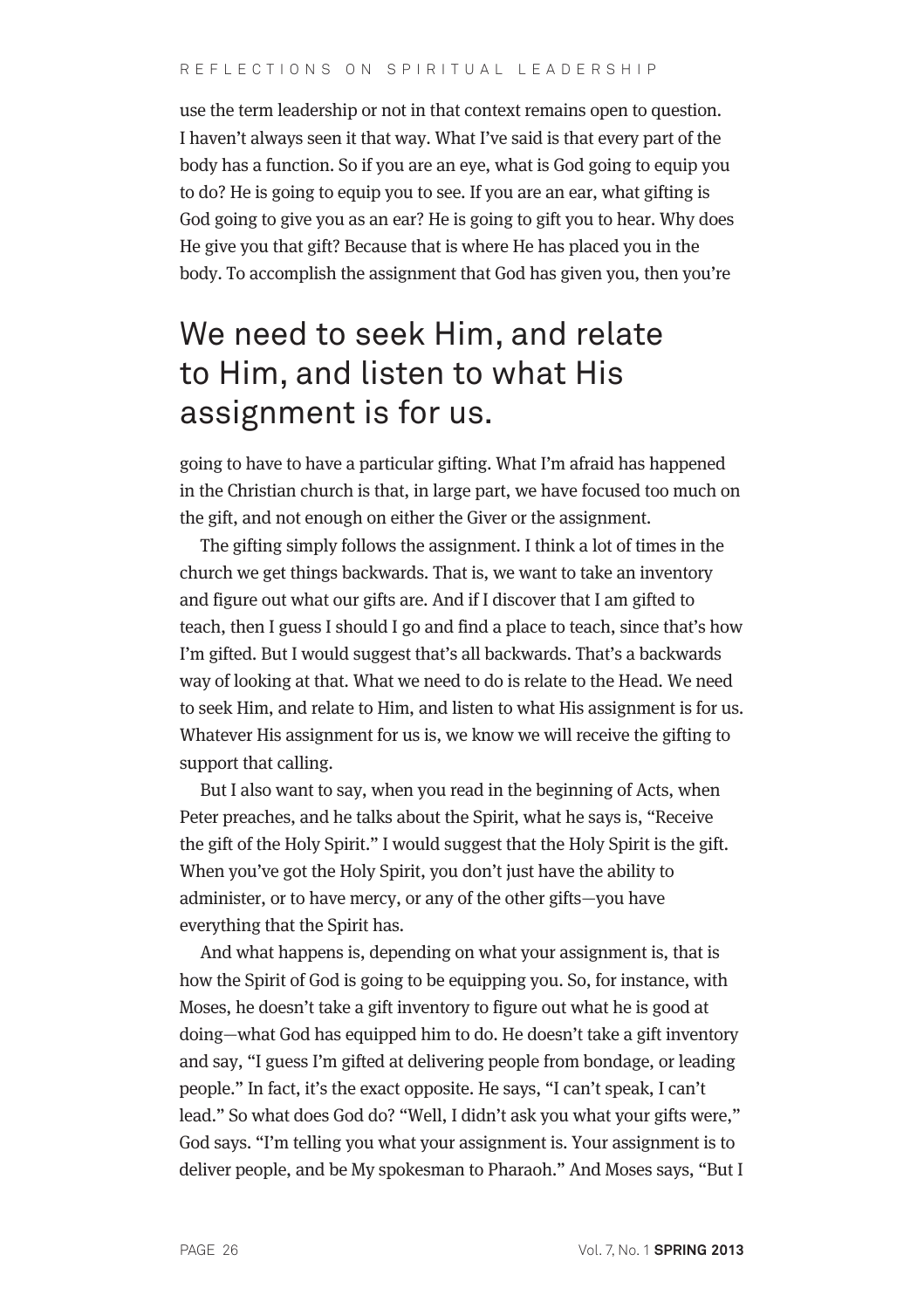don't have those gifts." And God says, "Well, I will equip you to do everything I've assigned you to do."

And so I would encourage people to let God unfold His assignment. If He tells you, "I've placed you as an eye in the body," you can count on it that the equipping to see is going to come from God. But the problem is, if you begin with yourself and what you see as your giftedness, you're looking in the wrong place. I always start with God, and I would always listen to what His assignment is and expect that He is going to equip me appropriately.

I'm also one that doesn't believe that you necessarily receive one gift, and that's your one gift for life. Because the reality is, if you look in Scripture—God gives different assignments. You may be given an assignment to teach for 10 years, and then all of a sudden you sense God leading you into a leadership role, and you say, "But, but I can't be a leader, because God gave me a gift of teaching." Well, He only equipped you to teach because that was your assignment at the time. But now, can God give you another assignment? Can He say, "Now I want you to lead," or "I want you to do something else"? If He does that, the Spirit of God, who is fully able to equip you, will then give you the gift that you need to lead.

I tell people, "Well, it's easier to take an inventory and figure out gifts than to actually develop a relationship with God where you have to recognize His voice, and hear what the assignment is He is giving you." So I do think that what it also says, in concluding this part, is that every person is in the body. So I would say, every member has a role to play. As First Corinthians teaches, some may seem more important than others,

It's easier to take an inventory and figure out gifts than to actually develop a relationship with God where you have to recognize His voice, and hear what the assignment is He is giving you.

but every member is important. Every member has been added to the church by the Head of the body. And so every member has a role to play. And if they don't play that role, the entire body suffers. And so that's why, if I'm a pastor, what I'm going to do is to help every person understand where in the body God has placed them, so they 'll know how God is going to equip them to function, and edify the rest of the body by what they do.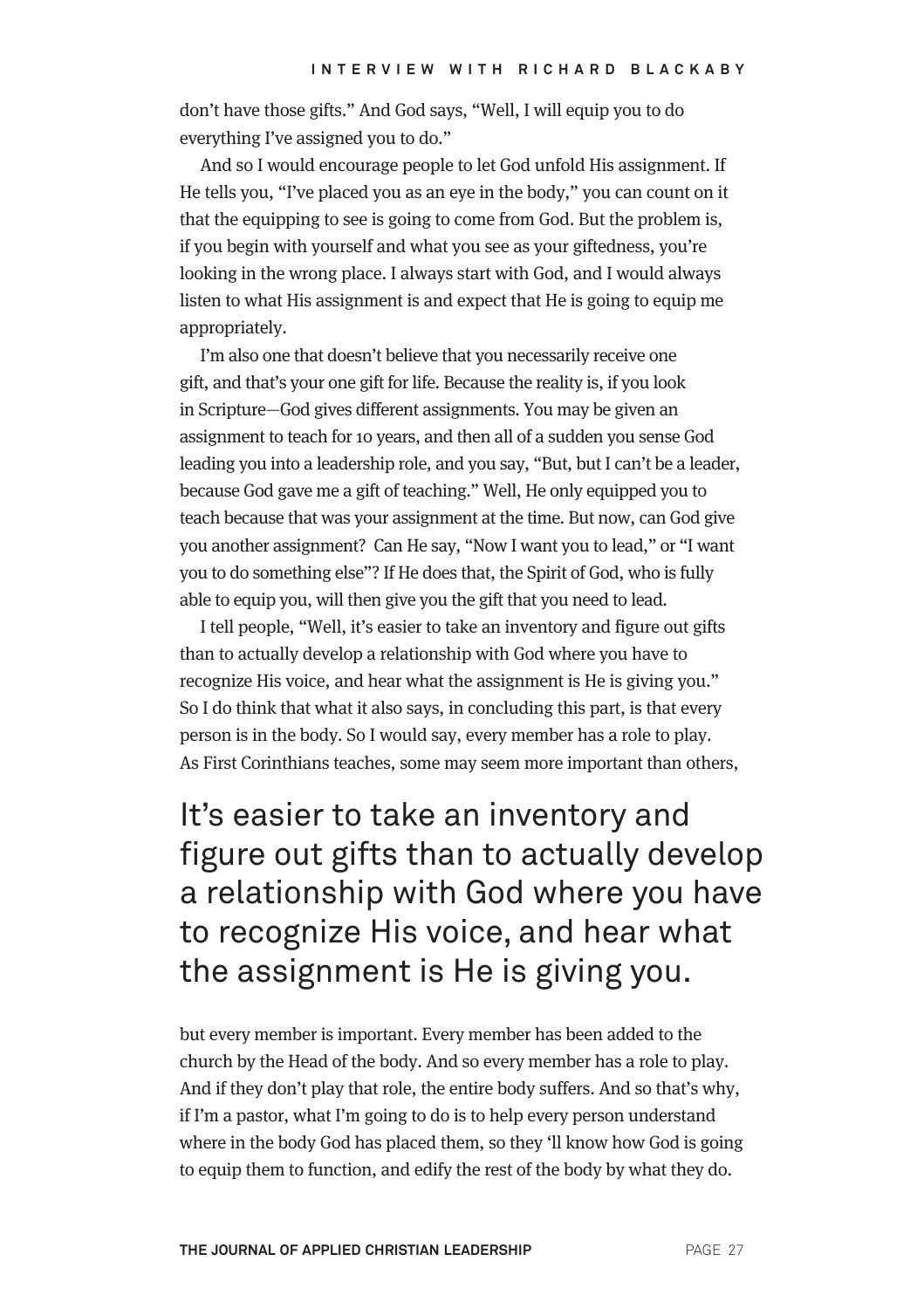**SP:** That's interesting, so what I hear you saying is, the gift is subordinate to the assignment. And that it is possible for the Holy Spirit to give you an assignment that may not be consistent with the first gift God gave, or another gift that you received. And that God is capable of equipping you for a new type of ministry. Is that fair to say?

**RB:** Yes.

# A spiritual leader is someone who is guided by the Spirit of God.

**SP:** I would like to explore just a little in a different area. There are literally hundreds and hundreds, maybe even thousands of books written on leadership. Some are much better than others. Differentiate, if you would, spiritual leadership from what would be considered good ethical leadership in the context of say, a corporation. Is there a difference? Or does spiritual leadership fit in the corporate context outside of a service organization or a religious organization? How does that work?

**RB:** Well, certainly there are many, many books on leadership. And there is a whole spectrum of them. There are some secular books that will teach you leadership and they're focused in different ways. But a lot of times, what I find with many leadership books is that they are basically trying to tell the leader how, in a systematic type of way, to manipulate their people into doing what they think they ought to do. And if you have a vision, if you have a sense of what your company, your church, ought to be doing, then here is a way to get your people to do what you think they ought to do. Oftentimes it is very man-centered, human-centered, leader-centered, and it's just various tools of manipulation. There also are many books that try to take a high road—ethical leadership. Certainly in our day, with so many fallen leaders, even the secular world realizes that there has to be character and ethics and integrity and honesty in leadership. But even then, even if you are reading books about being ethical and caring about your people and so on, the issue is, they don't necessarily take God into account. A spiritual leader is someone who is guided by the Spirit of God. If you have the Spirit of God residing within you—guiding, empowering, equipping you—then you've got everything that God has available to you. Our contention is that God's presence ought to make a difference in the way you lead.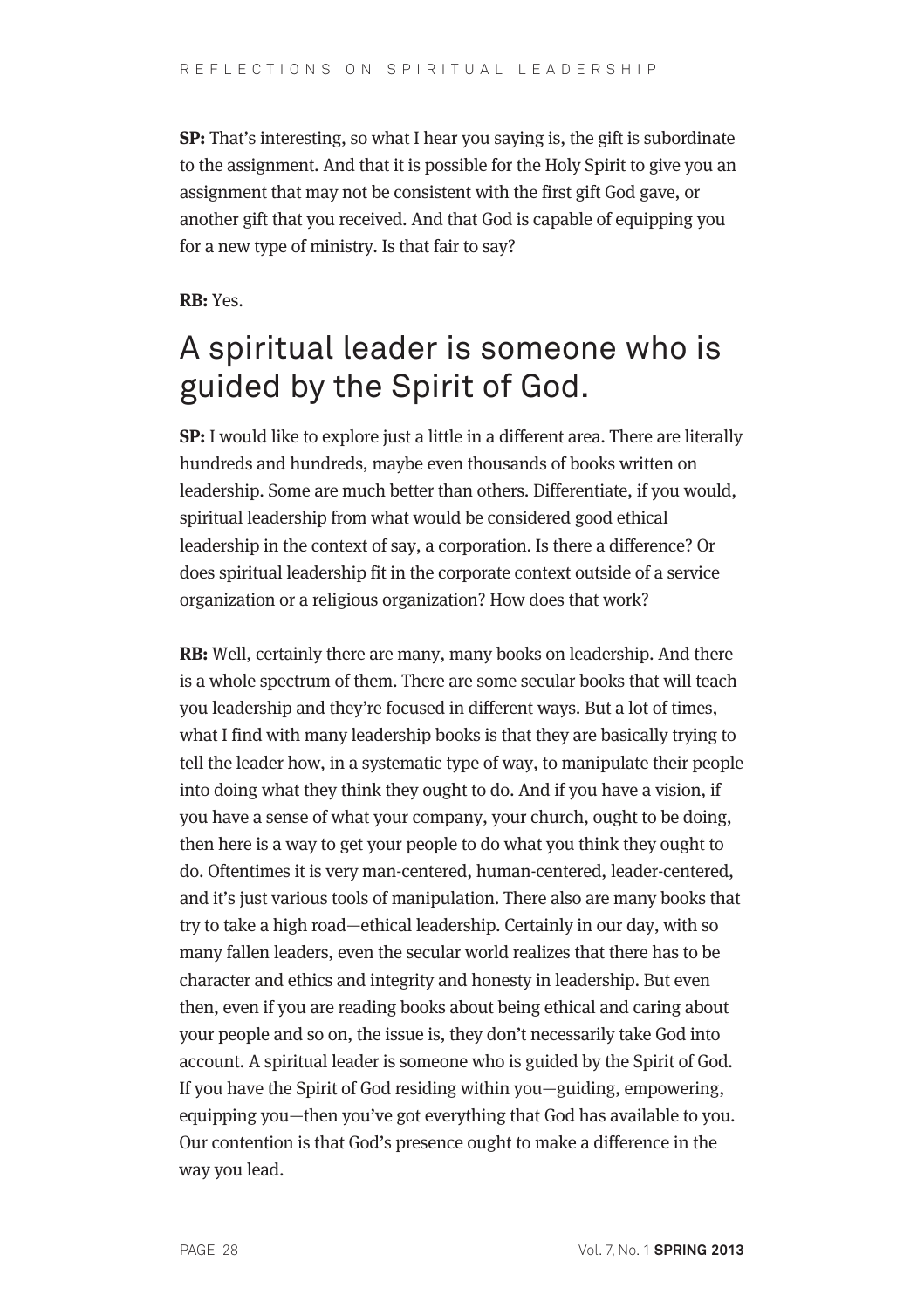So, certainly, if you are leading a church, God's activity in your life is going to be crucial. We would also say that if you are leading a corporation, or if you are leading a secular business, having the Spirit of God guiding you is still going to make a difference, because, of course, He knows the future. And we have a number of instances where the Spirit of God guided business leaders through prayer to make some decisions that seemed brilliant when the economy hit a downturn or there was a crisis that occurred. People would say, "That sounds so brilliant, but how would you have known that?" And leaders would say, "Well, I didn't know what was going to happen, but I follow Someone who does know the future and I just sensed Him guiding me this way." And so it is also when caring about people. I know spiritual leaders who are guided by the Spirit. They testify that the Spirit knows if they've got a staff person who is hurting, if there is someone in the organization that needs to be invited out to lunch today, or to whom they should send an encouraging email.

There is a huge difference when you are guided by God, because God values things differently than we do. Of course, He values people. So if you are a spiritual leader who is following God's guiding, you are going to be a person who is making people better and building them up and helping them experience freedom in Christ. That doesn't mean you aren't going to be a good business person as well, or a good administrator, but there is certainly going to be a different dimension to your leading because you have God guiding you in a part of your leadership. Sadly,

## There is a huge difference when you are guided by God, because God values things differently than we do.

you'll find a lot of Christians who are very spiritual on Sunday, and throughout church, or when they are doing church business, but when they go to work on Monday, all of a sudden they don't function any differently than an atheist would. And so our contention would be, if you have the Spirit of God residing within you when you go to work in a very secular setting, God's presence ought to make a difference in what you do and how you lead.

**SP:** Okay, thank you. I'd like to talk to you about leadership as it differs between generations. One of the things that I notice in many denominational organizations that serve above the level of the local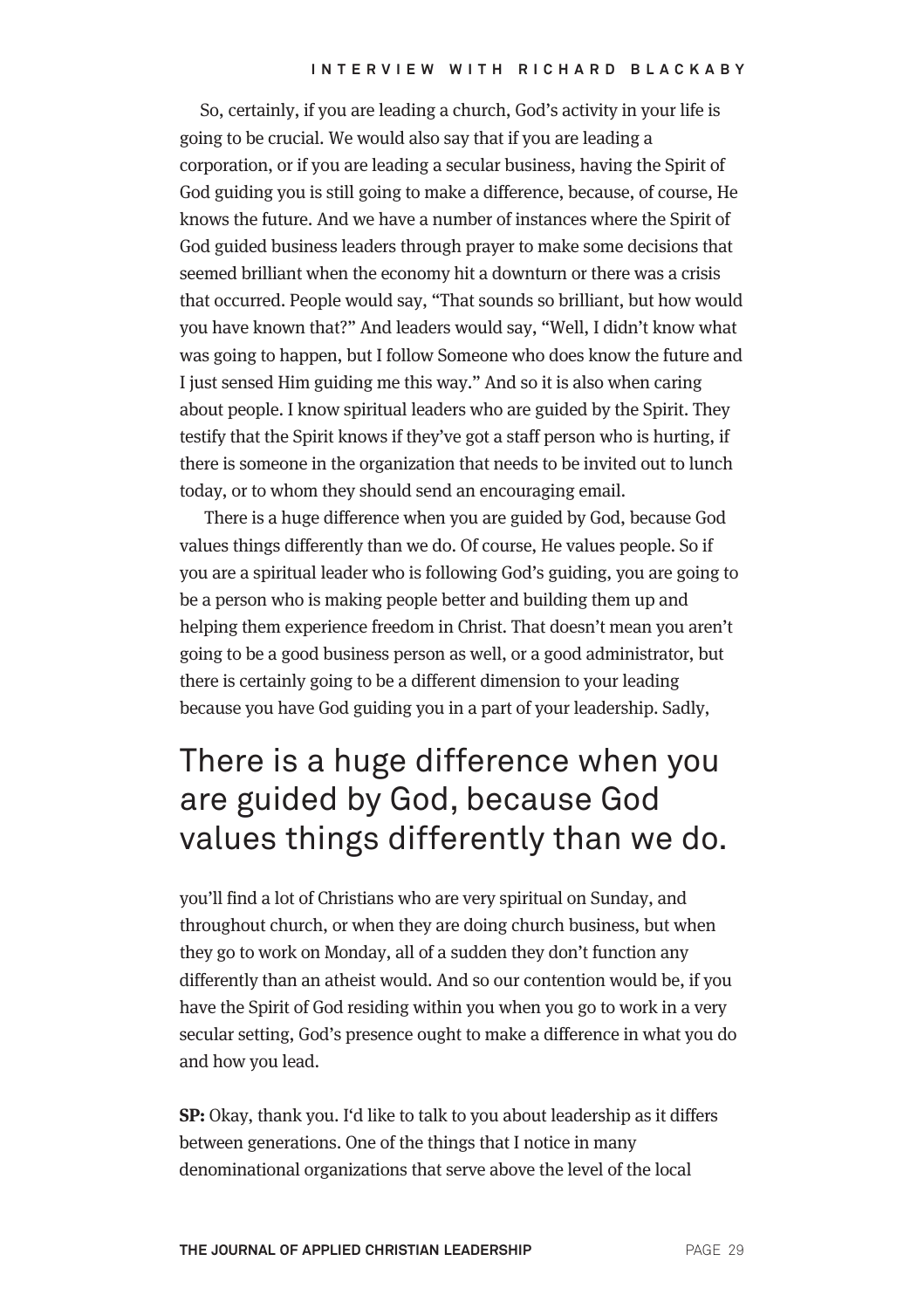church is that you often see very few young people engaged as leaders at that level. And we often lead our churches with people who are older. Do you see value in engaging young people in actual decision-making that sets the direction for leadership behavior affecting growth and accessions to the church?

## They don't want to go to a bunch of meetings where adults are fighting, arguing or getting all hung up on stuff that, to them, doesn't really matter.

**RB:** Certainly the Millennial generation, as it's entering into the workforce and into leadership, is projected to be the largest generation ever in American history. So the church today would be foolish to not invest heavily in developing those leaders, because they will be not only the leaders of the future, they will be an extremely dominant generation in American history. So any church that wants to be impacting the days to come is going to be very intentional about engaging them.

The interesting thing about Millennials is that the vast majority of them have said, when asked, that they would be interested in having someone mentor them. We're sort of surprised at that, actually. Millennials say they really value mentoring. And again that seems to provide an enormous opportunity for the church today to ask, "Why are we not investing in people with that much potential who actually want to be mentored?" But the other thing about that is the younger generation sees some things and values some things differently than their parents did. And for them, authenticity is huge. They want you to be real. Relationships are enormous as well. I know a number of denominations have gone through some conflicts over the years debating various issues within the church. The younger generation doesn't like that. They are relational. They are peacemakers. They don't want to go to a bunch of meetings where adults are fighting, arguing, or getting all hung up on stuff that, to them, doesn't really matter.

So I think if we are going to really see how denominations or churches thrive in the future, it's going to be as we listen to this generation. We have to walk alongside them, and mentor them and invest in them. And I think one of the things that it will do for us as older adults is help us to recognize what really matters. As we try to guide the next generation, maybe we'll take our eyes off stuff that's not really crucial. And we'll start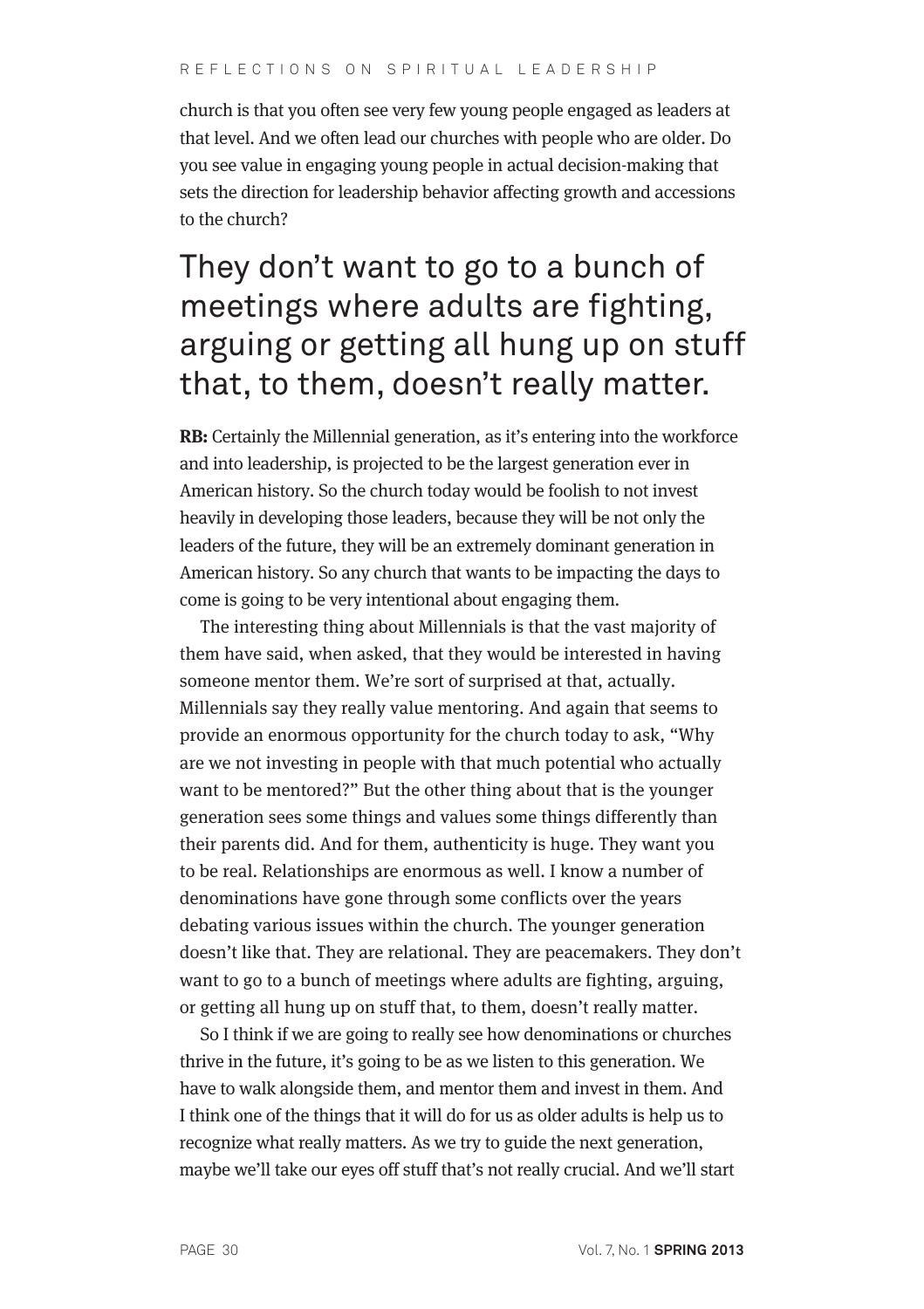investing in this wonderful generation and encourage and bless them with stuff that really matters. And so I think we ought to be doing more than merely putting those young people on committees or merely pulling them into our existing leadership structures. Rather, we should be church leadership in a way that actually reflects what's important to the generation that's moving into leadership and will become a very dominant generation in our society in the days to come.

**SP:** Thank you. The last thing that I'd like to ask you about seems to be a big issue in your book Spiritual Leadership. And I should confess that my first exposure to the Blackaby name was back in the mid-90s when I was given the book Experiencing God. I was actually asked by my employer to read it—an assignment that I courteously but reluctantly accepted. But in the reading of that book, I found myself energized with the idea that my spiritual experience could be governed around something more than just doctrine or concepts of truth, that it could be organized around a Person. So that was a gift to me.

You mentioned in Spiritual Leadership that we should move people onto God's agenda—this also sounds like a very personal commitment to God as our leader. Please unpack for me what is intended in that subtitle that says that the spiritual leader is responsible, or at least commissioned, to move people onto God's agenda.

**RB:** Well, I think you're right. In Experiencing God we talked about Christianity not as a religion, but as a relationship. You relate to a Person. And that transforms Christianity! Instead of being a dry set of doctrines, moral behaviors, and religious practices, it is changed into a vibrant walk with the living God. And that immediately opens up so much of the Christian life. Christianity becomes an exciting journey where God guides you to do all kinds of things that you never dreamed of doing. He will relate to you in ways that amaze you as you relate to the God of the universe.

But certainly, as that relates to leadership, there are all kinds of leadership books and theories and practices that can also sound very dry, that can sound very manipulative, apart from the activity of God in the process. If you as a leader are simply trying to manipulate your people to get a building built or to grow in numbers, or to drive the giving up, you are not leading spiritually. There is a fine line between leading and manipulating—using people in order to accomplish what you want. If you are leading, basically by following what God tells you to do, and guiding other people to relate to that same God, then all of a sudden that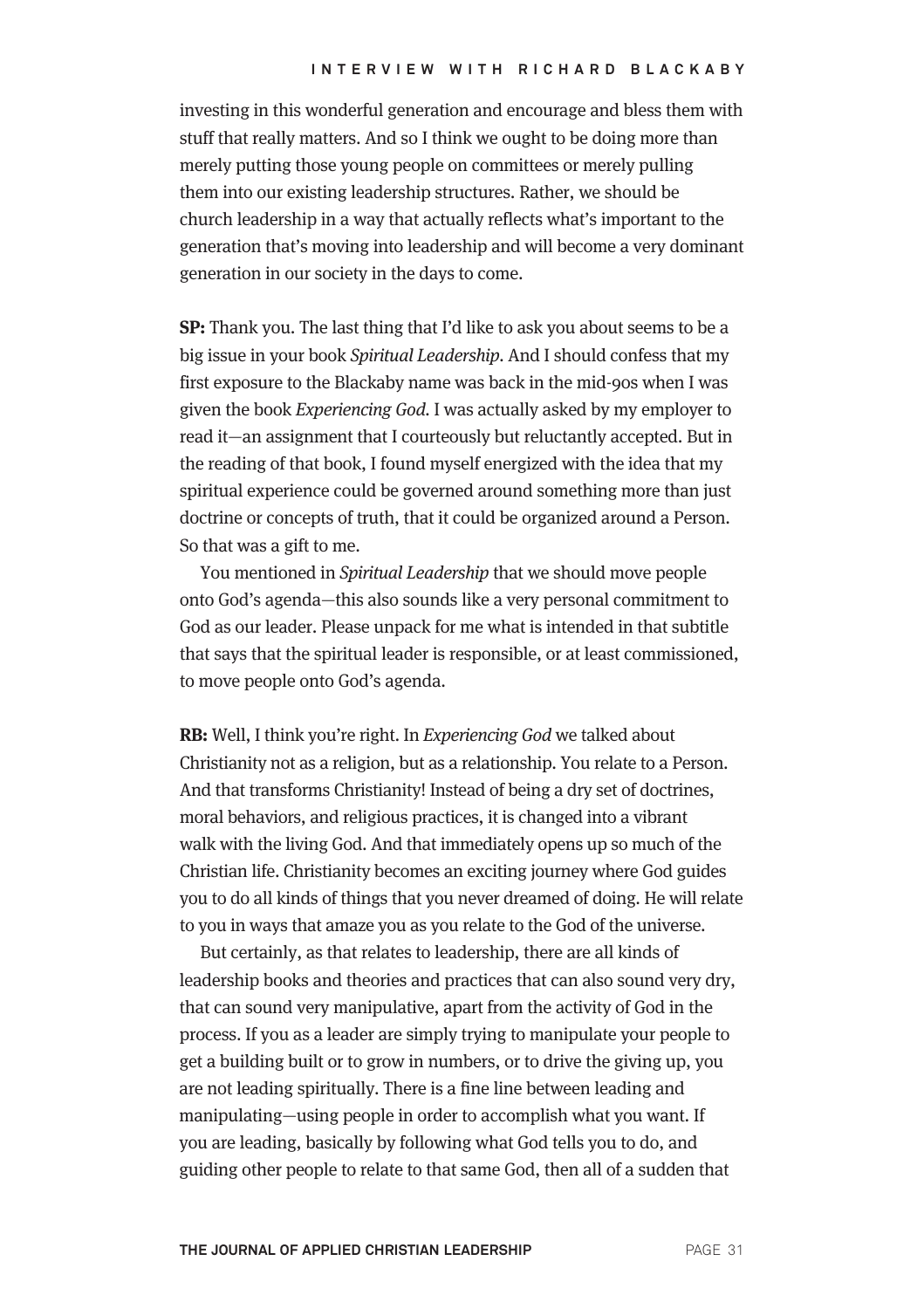becomes an amazing dynamic where you are simply bringing people into a relationship with God, and all of a sudden you experience "with God all things are possible." When God begins to guide His people, and they do whatever God tells them to do, then suddenly you've got an energized people of God that see God doing things all around them.

## If you haven't experienced the power of God in your life, you're not going to guide your people to experience the power of God themselves.

I've seen churches do that, where the leaders simply brought their people into a growing walk with God and suddenly things were just exploding in a positive way—all over the church. And all kinds of opportunities were unfolding and new ministries were being launched. People were energized to volunteer, to serve, not because they were buying into some leader's vision but because they had a fresh encounter with God, and they couldn't do enough in response to what God was doing with them. So I think for a lot of people who have been burned out on leadership, oftentimes it's because it's seen as administration or something. It becomes a dry, formal, necessary evil, where you've got to lead the people and try to get them to do the right thing, as opposed to bringing them into a relationship with God, where they hear God's heart and are empowered by Him. That becomes a refreshing way to spend your life, helping people get into that kind of relationship.

So yes, there's a much more exciting dimension than simply trying to organize a stiff-necked people to get a building built, or whatever else you are trying to do. Instead you are helping your people come into that relationship.

Probably the last observation is that you can't lead people into a place that you've not been. Because if you have not been in a deep walk with God, you can't lead your people into a deep walk either. If you haven't experienced the power of God in your life, you're not going to guide them to experience the power of God themselves. That's why, as a spiritual leader, you've got to keep developing your own relationship with God. You've got to keep going deeper with Him yourself so that you can take your people to those places as well. And that's really the hunger of God's people. They will want to know God in that way if there are leaders to help them experience God in that way. So it's incumbent on us to do everything